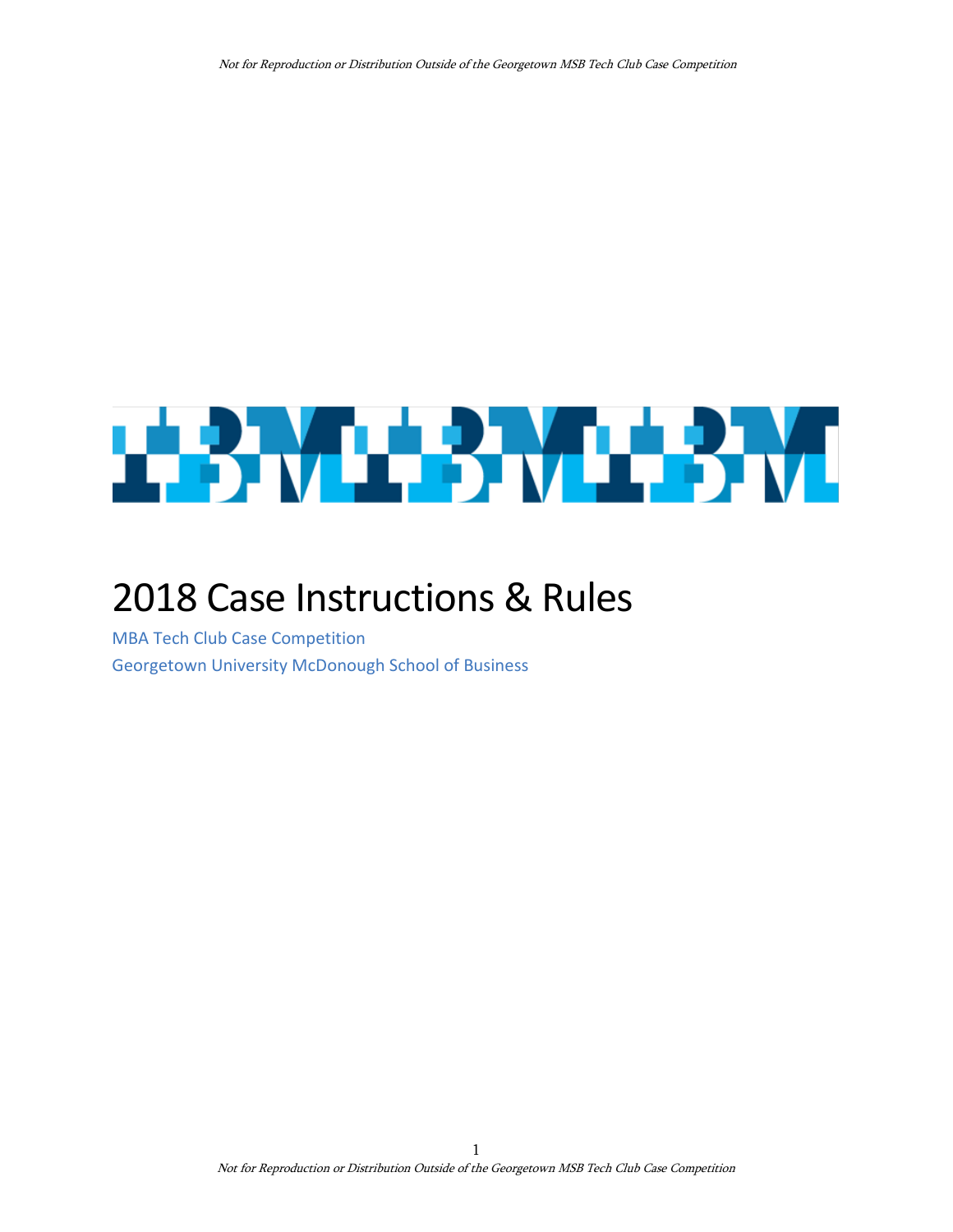Thank you all for registering for the IBM Digital Strategy Case Competition. The questions below act as a guide for what you can expect next. Please review the contents of this document carefully.

#### <span id="page-1-0"></span>**Contents**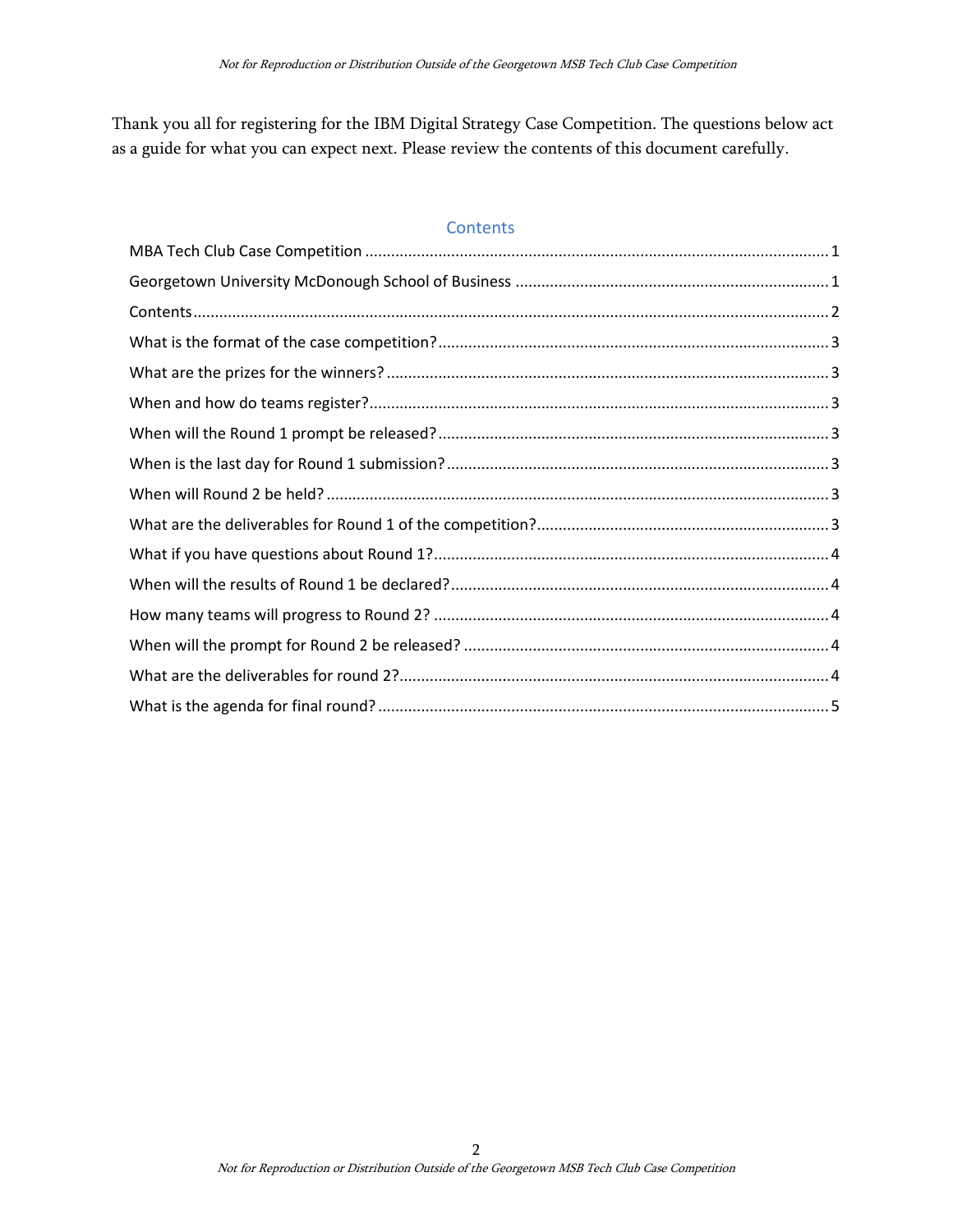# <span id="page-2-0"></span>What is the format of the case competition?

- The Digital Strategy Case Competition will be conducted in **two** rounds.
	- $\circ$  Round 1 (March 7 to April 2) requires a digital submission. Teams will have two and a half weeks to put together a response to the Round 1 prompt. The judging panel will then review all submissions in order to determine which teams are invited to Round  $\mathcal{D}$
	- $\circ$  Round 2 (April 3 to April 20) requires a final presentation in persona at Georgetown University. Teams will be provided a related follow on prompt to work on in order to present to the judging panel.

# <span id="page-2-1"></span>What are the prizes for the winners?

- $\bullet$  1<sup>st</sup> prize: \$4000
- $\bullet$  2<sup>nd</sup> prize: \$2000
- 3<sup>rd</sup> prize: \$1000

#### <span id="page-2-2"></span>When and how do teams register?

- The registrations are open through March 26, 2018. We do highly recommend that you register early so that you have time to adequately respond to the case prompt.
- Please register through the Georgetown MBA Tech Club website https://www.georgetowntechclub.com/

# <span id="page-2-3"></span>When will the Round 1 prompt be released?

The Round 1 case will be released to case teams no earlier than March 7, 2018 via email after registration.

#### <span id="page-2-4"></span>When is the last day for Round 1 submission?

• Round 1 submission closes on March 26, 2018 1700 EST.

#### <span id="page-2-5"></span>When will Round 2 be held?

- Round 2 will be held at Georgetown University, DC on April 20, 2018.
- This will be a full day (8:00am to 5:00pm), so please plan any travel/accommodations accordingly. Breakfast and lunch will be provided to teams.

#### <span id="page-2-6"></span>What are the deliverables for Round 1 of the competition?

- Teams will formulate a recommendation and pitch their idea to a situation via a 5 minute (maximum) digital video submission (YouTube, Vimeo etc.)
- Teams will have each participating member represented in the video. The style/format of the video is up to the teams to decide.
- Teams can enhance their pitch with aids such as demonstrations, mockups, etc.
- Please maintain anonymity of your school in your team name, presentation, and attire since this is important for making an unbiased judgement. Failure to maintain anonymity can result in disqualification from the competition.
- Teams must e-mail the video URL along with the team name t[o mba-git@georgetown.edu](mailto:mba-git@georgetown.edu) by March 26, 2018 1700 EST. Teams may want to put security on submissions videos (passwords,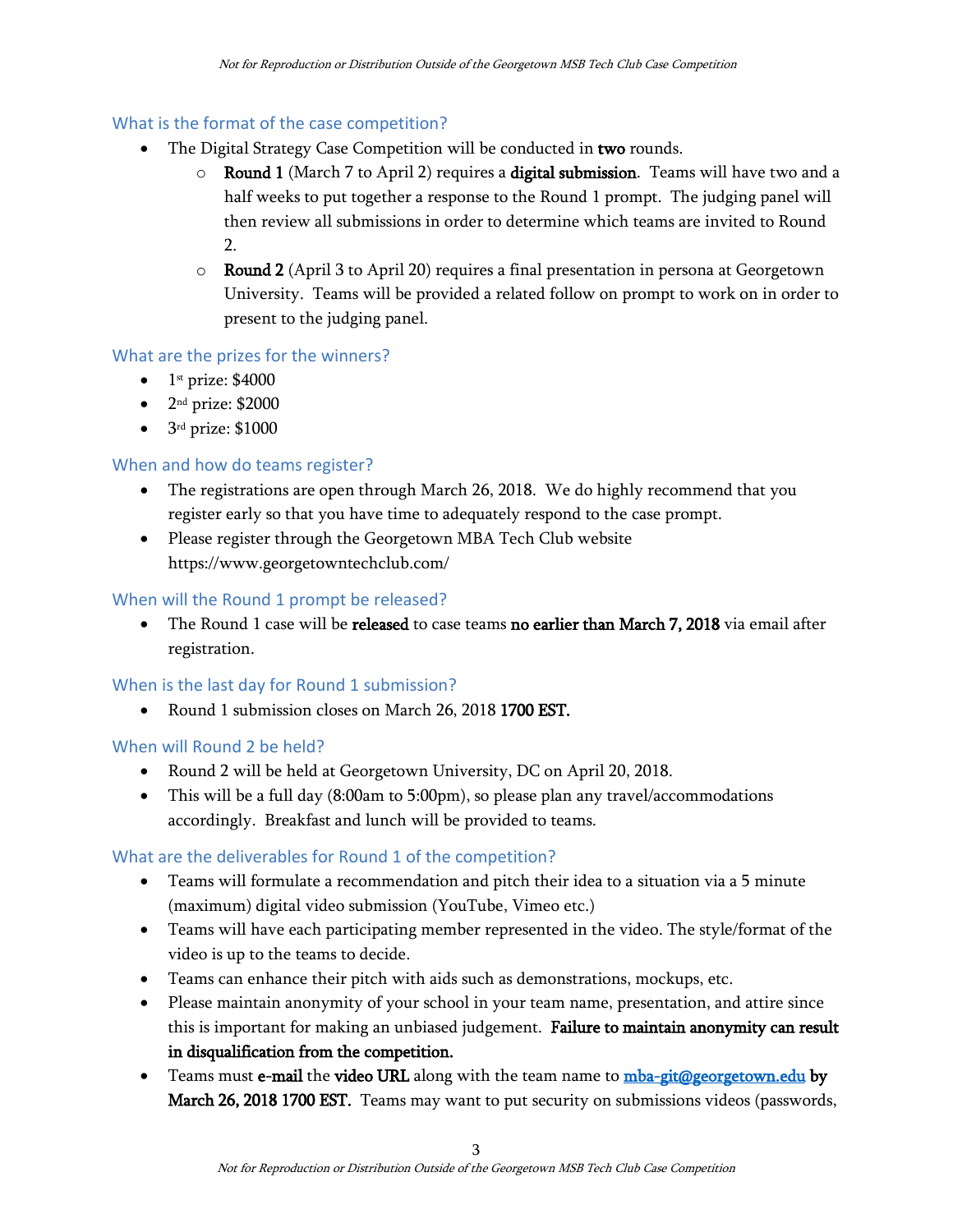unlisted URLs, etc.). This is fine, but please make sure to include access instructions so that the judging panel can view the video.

• Changes to the submitted videos will not be permitted and can disqualify a team.

# <span id="page-3-0"></span>What if you have questions about Round 1?

- Please list all your questions in a single google form submission [here](https://goo.gl/forms/wIvTKCSSsSFBEts23) no later than March 12, 2018 1700 EST.
- IBM will hold a call on March 14, 2018 1900 EST and will provide answers publicly to all the questions that it will receive by the above deadline. WebEx Information is as follows: https://ibm2.webex.com/ibm2-en/j.php?MTID=m27f48e8e2a1330b01fbd16048b13cfb9 Password: IBMCaseComp

US Toll free +1-855-797-9485 Access code: 738 040 004

- During the call, depending on timing, we may be able to take ad-hoc questions, as well.
- The teams may expect written responses to their questions, but the call will *not* be recorded

# <span id="page-3-1"></span>When will the results of Round 1 be declared?

• Round 1 results will be released in April first week via email

<span id="page-3-2"></span>How many teams will progress to Round 2?

• The top 8 teams as determined by judges will advance to the final round.

# <span id="page-3-3"></span>When will the prompt for Round 2 be released?

• The Round 2 case will be released on April 6, 2018 via email.

# <span id="page-3-4"></span>What are the deliverables for round 2?

- The main round 2 deliverable will be a presentation and a hard copy submission of the presentation. The style/format of the presentation is up to the teams to decide on, though a PPT is by far the most common practice/standard. Any other expectations will be outlined in the case prompt itself.
- Teams can enhance their presentations with other aids such as demonstrations, mockups, etc. related to the case.
- Please maintain anonymity of your school in your team name, presentation, and attire since this is important for making an unbiased judgement. Please just use a team name or number in your presentation instead of a school affiliation. Failure to maintain anonymity can result in disqualification from the competition.
- Teams have the following time limits for their presentations:
	- o A maximum of 15 minutes for your presentation
	- o A maximum of 10 minutes for you to answer questions from the judges
- Teams must e-mail a 'print version' of presentations along with team numbers t[o mba](mailto:mba-git@georgetown.edu)[git@georgetown.edu](mailto:mba-git@georgetown.edu) by April 19, 2018 1800 EST. Print versions may vary from the presentation version should the presentation have animations, for example, that would otherwise print poorly.